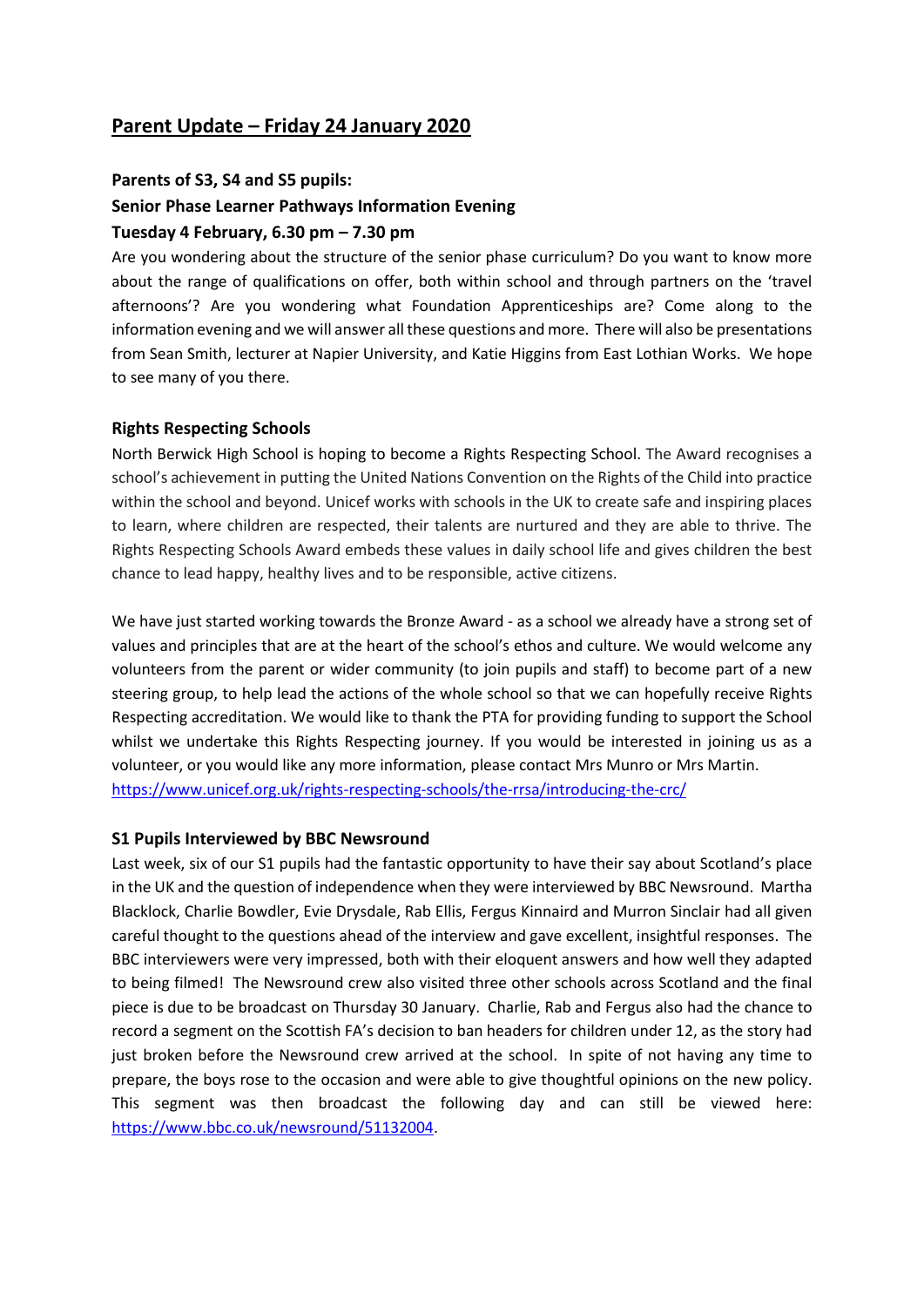## **Message from the PTA: Burns' Supper Tonight!**

If you are an S6 parent attending tonight's Burns' Supper, please make sure you bring cash! You'll need it to buy raffle tickets for the fabulous prizes we have on offer. Another great way to raise money for the school!

## **Creative Cakes**

Staff have been very impressed to see the display of beautifully decorated cakes which are the result of the recent prelim exam for our Practical Cake Craft course. Here is a selection of the fantastic designs:



## **Roo Sails to Victory!**

Last Saturday, S1 sailor Roo Purves represented NBHS at the Scottish Team Racing Association School Sprints, held at Linlithgow Loch, winning his class in his Topper dinghy. Congratulations on another great result Roo!

**We always welcome hearing about the achievements of all our pupils and would love to include more. Please forward anything which you would like the school to consider including in this update to [communications@northberwickhigh.elcschool.org.uk](mailto:communications@northberwickhigh.elcschool.org.uk)**

## **Fundraising 5k Run**

There is to be a fundraising 5k run on Sunday 2 February, which aims to raise money towards the setting up of the first East Lothian Parkrun Junior. This will be a free community event which takes place weekly, encouraging children aged 4 - 14 to run 2k. For further information, please see the poster attached to this email.

## **Dates for your Diary**

Senior Phase Learner Pathways Information Evening Tuesday 4 February

# **Parents' Evening Dates 2020**

- S3 Thursday 6 February 2020
- S4 Wednesday 19 February 2020
- S5/6 Thursday 27 February 2020